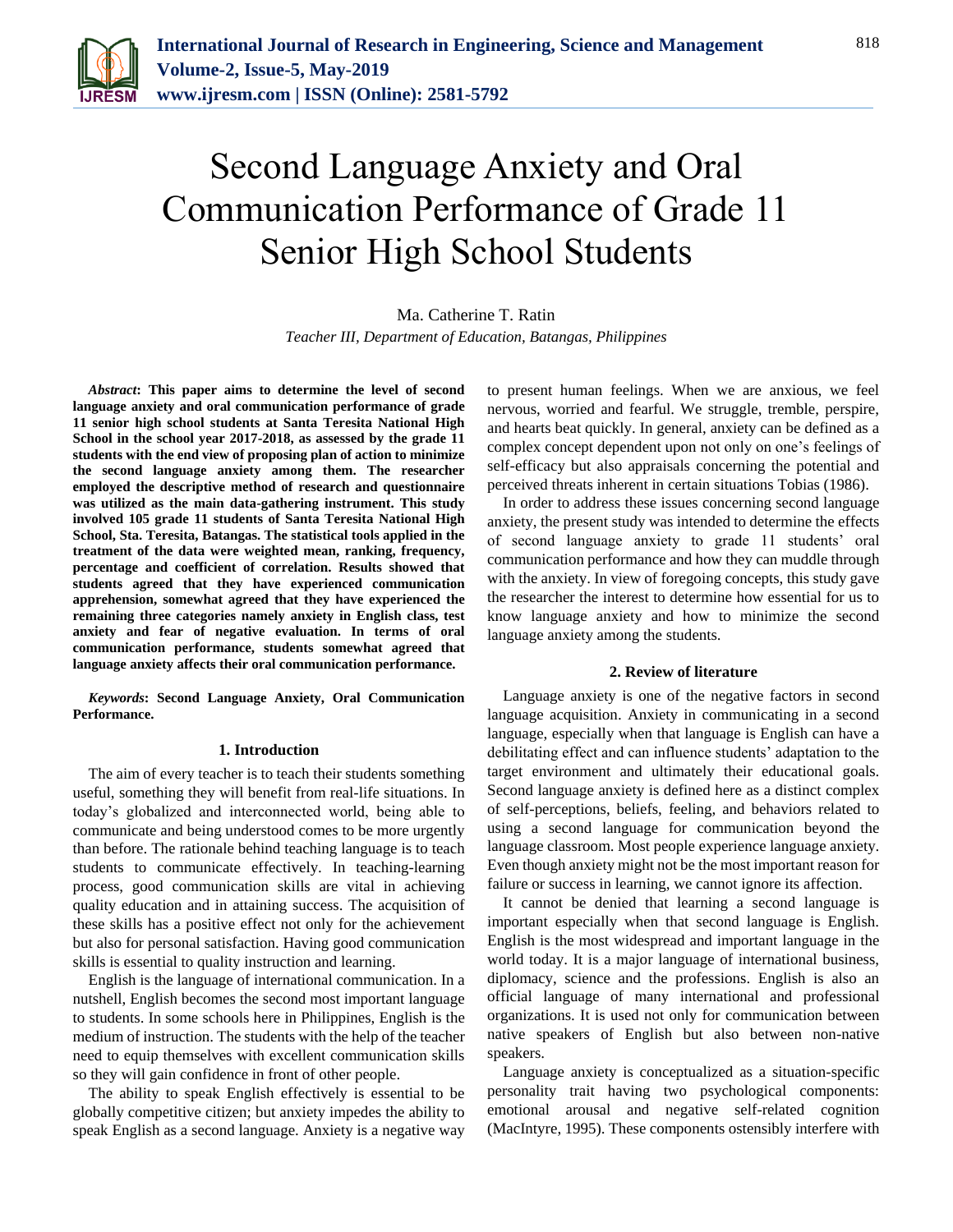

behavior instrumental to language learning, and are more intense in people who are high in language anxiety. Because language anxiety is consistently associated with problems in language learning such as deficits in listening comprehension, reduced word production, impaired vocabulary learning, lower grades in language courses, and lower scores on standardized tests (Horwitz and Young, 1991), understanding the mechanism of anxiety in language learning has been of major concern to educators and researchers (MacIntyre and Gardner, 1994).

In general, the effects of language anxiety have been explained with reference to the cognitive consequences of anxiety arousal. When an individual becomes anxious in any setting, negative self-related cognition begins. Once present, it consumes cognitive resources that might otherwise be applied to the task at hand. This can create additional difficulties in cognitive processing because there are fewer resources available, possibly leading to failure, more negative cognitions that consume more resources, and so on. The question of what students are actually doing to cope with their anxiety in language classrooms has received hardly any attention, nor has the possibility been considered that such coping behaviors may play a role in the customary decrease in the performance of highly language anxious students.

Indicators related to the learner which eventually because anxiety include low esteem, competitiveness, self-perceived low level of ability, communication apprehension, lack of group membership and attitudes and beliefs about language learning (Young, 1994)

For many students, language courses are the most anxietyprovoking courses they take (MacIntyre 1995). Campbell and Ortiz, (1991) estimated that up to one half of all language students experience debilitating levels of language anxiety. When people are confronted with a situation that they think will make them anxious, the most expected response is to avoid the situation and thus avoid the discomfort. However, in most language classrooms, avoidance is not a viable option; they are expected to find some way to cope with the anxiety.

Language teachers have observed on numerous occasions the apprehension and discomfort experienced by many students who are attempting to acquire and produce a second language. This nervousness or anxiety frequently seems to become particularly aggravated when students are required to speak in class, and during exams and tests.

#### **3. Research questions**

This study sought to determine the level of second language anxiety and oral communication performance of grade 11 senior high school students. Specifically, this study attempted to answer the following questions:

What was the level of second language anxiety of grade 11 students in terms of,

- 1. Communication apprehension;
- 2. Fear of negative evaluation;
- 3. Test anxiety and

4. Anxiety in English class?

To what extent did the second language anxiety affect the students' oral communication performance in terms of:

- 1. Pronunciation;
- 2. Vocabulary;
- 3. Structure and
- 4. Fluency?

Was there a significant relationship between the second language anxiety and oral communication performance of grade 11 students?

What plan of action was done to minimize the second language anxiety among respondents?

#### **4. Methods**

This study focused on the level of second language anxiety among grade 11 senior high school students and their oral communication performance. The descriptive method of research aimed to present information on how second language anxiety: communication apprehension, fear of negative evaluation, test anxiety and anxiety in English class affect the oral communication performance of students in terms of pronunciation, vocabulary, structure and fluency. The data were gathered through the use of questionnaire.

#### **5. Results/Discussion of results**

- *A. Second language anxiety of grade 11 students*
	- *Communication Apprehension.* The students agreed that they have experienced communication apprehension as manifested by the average weighted mean of 3.13. This was supported by the disclosure of the grade 11 students that they felt confident when they spoke in English as evidenced by the highest weighted mean of 3.53. They got nervous when they didn't understand every word that their English teacher said and they started to panic when they have to speak without preparation in class obtained the lowest weighted mean of 2.87.
	- *Fear of Negative Evaluation.* The students somewhat agreed that of having fear of negative evaluation as indicated in the average weighted mean of 2.73. Students got nervous when the English teachers asked questions which they haven't prepared in advance ranked first by the respondents having the weighted mean of 3.13. The students' hearts were pounding when they were going to be called by the English teacher in English class obtained the lowest weighted mean of 2.13.
	- *Test Anxiety.* The average weighted mean of 2.84 indicated that grade11 students somewhat agreed that they have experienced test anxiety. They worried about the consequences of failing in their English class was ranked first by the students having the weighted mean of 3.32. Last in the rank was the students were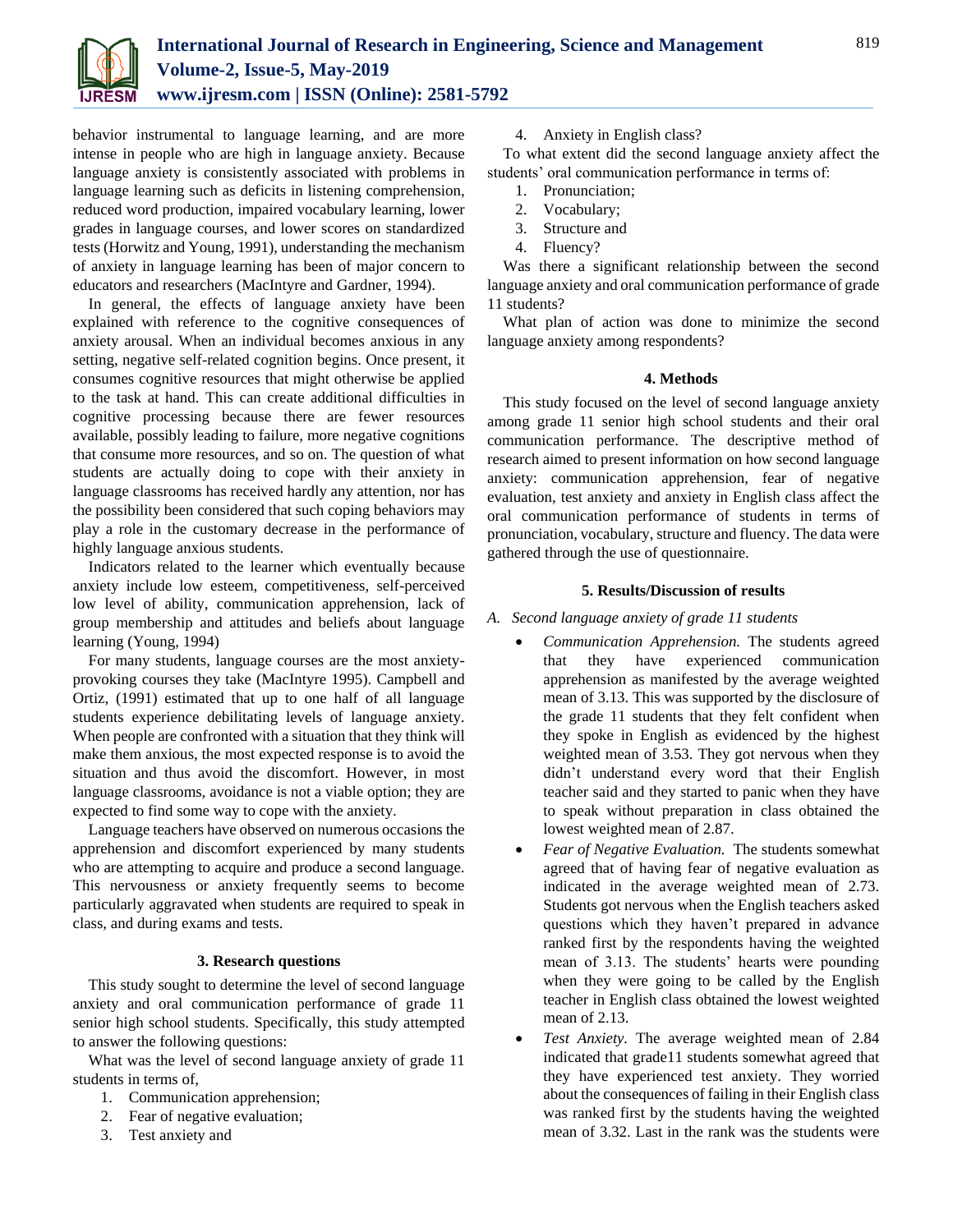

afraid that their English teacher was ready to correct every mistake they made with a weighted mean of 2.36.

 *Anxiety in English Class.* The grade 11 students somewhat agreed that they have experienced anxiety in English class with the average weighted mean of 2. 85. This meant that there were some instances that they got anxious during English class hours. This was substantiated by the idea that respondents agreed that when they were on their way to English class, they felt sure and relaxed as demonstrated by the highest weighted mean of 3.30. More so, they didn't feel like going to English class obtained the lowest weighted mean of 2.13.

#### *B. Oral communication performance*

- *Pronunciation.* The students somewhat agreed in the indicators of their performance in pronunciation as revealed by the average weighted mean of 2.83. Foremost in the rank, when they speak they pause when appropriate and use emphasis to reinforce meaning with the average weighted mean of 3.21. The students felt embarrassed about their pronunciation was ranked last by the respondents with the average weighted mean of 2.34.
- *Vocabulary.* The students somewhat agreed that they have experienced the indicators in term of vocabulary as confirmed by the average weighted mean of 2.87. This was supported by the idea that when they speak, their ideas and words usually flowed smoothly as revealed by the highest weighted mean of The students mind went blocked when they started to speak English with the weighted mean of 2.39 was ranked last by the students.
- *Structure.* The students agreed that they have experienced the indicators in structure as manifested by the average weighted mean of 3.25. This was substantiated by the idea that they found understanding grammar easy with the weighted mean of 3.64 which was ranked first by the student respondents. The students were also conscious in the way they used expressions and sentence pattern improperly with the lowest weighted mean of 3.07.
- *Fluency.* The students somewhat agreed that they have experienced the indicators in terms of fluency as revealed by the average weighted mean of 2.90. This was substantiated by the idea that they usually felt comfortable and at ease when speaking in English with the highest weighted mean of 3.33. Students freeze up when unexpectedly asked to speak in English was ranked last with the weighted mean of 2.68.

### *C. Relationship between Language Anxiety and Oral Communication Performance of Grade 11 Students*

There was no significant relationship that existed between

the language anxiety and oral communication performance of grade 11 students because the computed coefficient of correlation of 2.091 (r) was much lesser than the tabular value of 0.811 at the 0.05 level of significance using 4 degrees of freedom. Hence, it was safe to accept the null hypothesis that there was no significant relationship between the language anxiety and oral performance of the grade 11 students.

#### *Summary of the Students' Assessment on the Second Language Anxiety They Experienced*

The summary of the students' assessment on the second language anxiety they experienced.

| Table 1                                                                 |            |                |              |  |  |
|-------------------------------------------------------------------------|------------|----------------|--------------|--|--|
| Summary of the Students' Assessment on the Second Language Anxiety they |            |                |              |  |  |
| Experienced                                                             |            |                |              |  |  |
| Category                                                                | <b>AWM</b> | VI             | Rank         |  |  |
| 1. Communication Apprehension                                           | 3.13       | Agree          |              |  |  |
| 2. Fear of Negative Evaluation                                          | 2.73       | Somewhat agree |              |  |  |
| 3. Test Anxiety                                                         | 2.84       | Somewhat agree | $\mathbf{R}$ |  |  |
| 4. Anxiety in English class                                             | 2.85       | Somewhat agree |              |  |  |
| <b>Overall Weighted Mean</b>                                            | 2.88       | Somewhat agree |              |  |  |

The data revealed that the students somewhat agreed that they have experienced language anxiety with the overall weighted mean of 2.88. It was further revealed that students agreed that they have experienced communication apprehension with the highest average weighted mean of 3.13. The students somewhat agreed that they have experienced the remaining three categories namely anxiety in English class, test anxiety and fear of negative evaluation having the average weighted mean of 2.85, 2.84, and 2.73 respectively. This could imply that the grade seven students were experiencing second language anxiety to a considerable extent.

*Summary of the Effects of Second Language Anxiety of Students*

The summary of the effects of second language anxiety of the

| Table 2                                                       |            |                |      |  |  |
|---------------------------------------------------------------|------------|----------------|------|--|--|
| Summary of the Effects of Second Language Anxiety of Students |            |                |      |  |  |
| Area                                                          | <b>AWM</b> | VI             | Rank |  |  |
| 1. Pronunciation                                              | 2.86       | Somewhat agree |      |  |  |
| 2. Vocabulary                                                 | 2.87       | Somewhat agree |      |  |  |
| 3. Structure                                                  | 3.25       | Agree          |      |  |  |
| 4. Fluency                                                    | 2.90       | Somewhat agree |      |  |  |
| Overall Weighted Mean                                         | 2.97       | Somewhat agree |      |  |  |

students in their oral communication performance.

It is clearly reflected in the table that the students somewhat agreed that language anxiety affects their oral performance as revealed by the overall weighted mean of 2.97.

Based on the foregoing table, the students agreed that they have experienced the indicators in structure as manifested by the highest average weighted mean of 3.25. The students somewhat agreed that they have experienced the indicators in fluency, vocabulary and pronunciation as revealed by the average weighted mean of 2.90, 2.87 and 2.86 respectively. This implied that the students' language anxiety affect their oral performance in a considerable extent. It also revealed that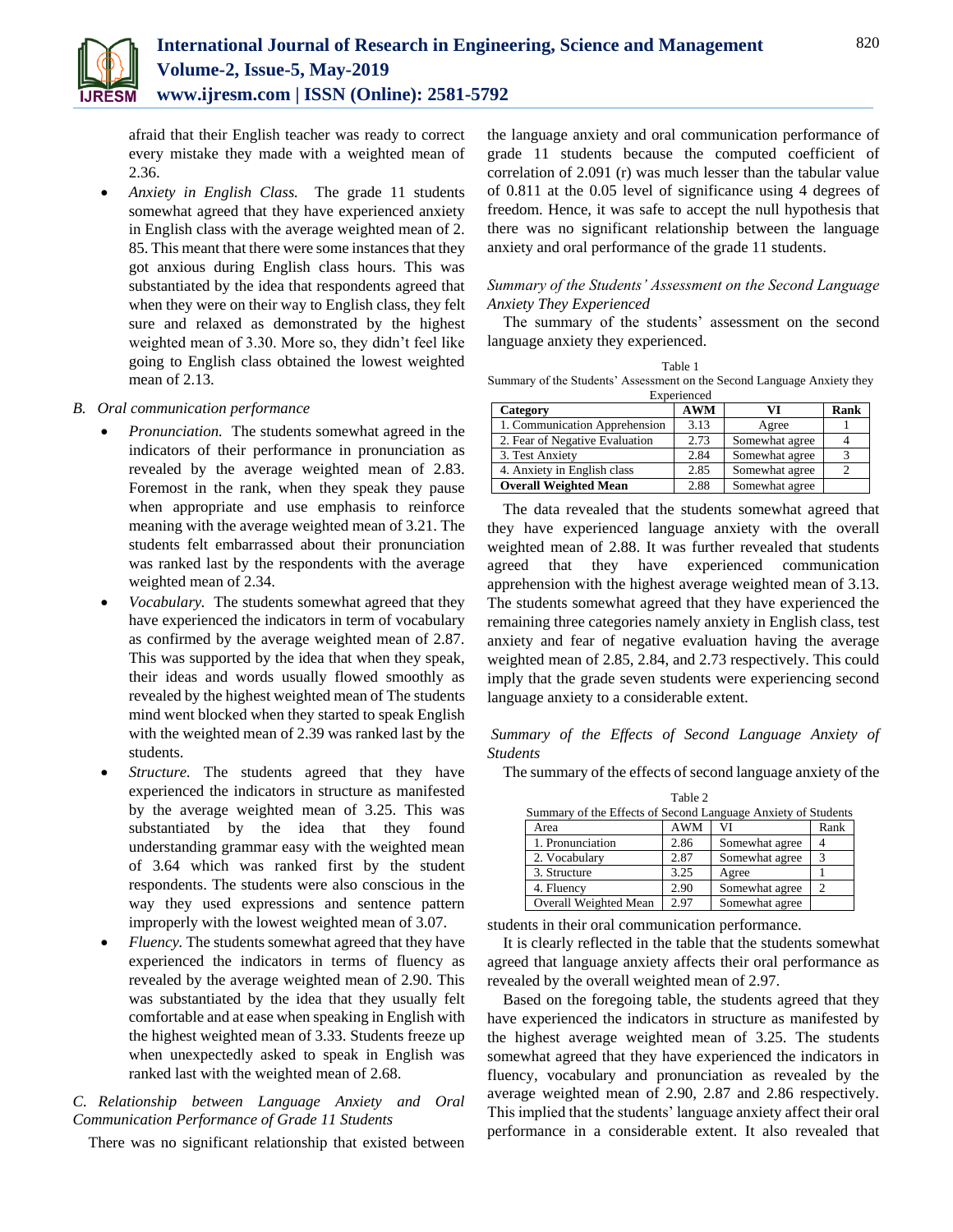

# **International Journal of Research in Engineering, Science and Management Volume-2, Issue-5, May-2019 www.ijresm.com | ISSN (Online): 2581-5792**

Table 3

| Relationship between Language Anxiety and Oral Performance of Grade 11 Students |  |       |                                      |             |                 |                |
|---------------------------------------------------------------------------------|--|-------|--------------------------------------|-------------|-----------------|----------------|
| Variables                                                                       |  |       | Computed $\mathbb{R}$ Interpretation | $r$ at 0.05 | Level           | Decision on Ho |
| Language Anxiety                                                                |  | 0.291 | Low Correlation                      | 0.811       | Not significant | Accept         |
| <b>Oral Communication</b>                                                       |  |       |                                      |             |                 |                |

| Table 4                                                                       |  |
|-------------------------------------------------------------------------------|--|
| Proposed action plan to minimize language anxiety among the grade 11 students |  |

| Areas of                  | <b>Objectives</b>                                                                  | <b>Activities</b>                                                                                                                         | <b>Persons</b>                                                    | <b>Success Indicator</b>                                                                 | <b>Time</b>        | <b>Expected Outcome</b>                                                       |
|---------------------------|------------------------------------------------------------------------------------|-------------------------------------------------------------------------------------------------------------------------------------------|-------------------------------------------------------------------|------------------------------------------------------------------------------------------|--------------------|-------------------------------------------------------------------------------|
| Concern                   |                                                                                    |                                                                                                                                           | <b>Involved</b>                                                   |                                                                                          | Frame              |                                                                               |
| 1. English<br>Proficiency | 1. Discuss the<br>significance of<br><b>English Proficiency</b><br>among students. | Orienting the Program                                                                                                                     | Teachers in<br>English and<br>students                            |                                                                                          | Year<br>round      |                                                                               |
| Fluency                   | 2. Familiarize the<br>students with the use<br>of correct<br>expressions.          | Giving of common errors<br>in English that students<br>make and their<br>corrections.                                                     | English<br>Coordinator;<br>teachers in<br>English and<br>students | A community who is<br>well-conversant and<br>adept in using English in<br>communication. | Second<br>Semester | Familiarized with<br>the use of correct<br>expressions.                       |
| Vocabulary                | 3. Determine the<br>Meaning of the<br>Word Through the<br>Use of Context Clues     | Presenting and discussing<br>the types of context clues<br>Providing drills on how<br>context clues would<br>widen one's<br>comprehension | Teachers in<br>English and<br>students                            | Students with quick-<br>witted comprehension                                             | Second<br>Semester | Determined the<br>meaning of the word<br>through the use of<br>context clues. |
| Pronunciation             | 4. Improve the<br>students'<br>pronunciation of<br>words.                          | Giving tongue twisters<br>and drills on<br>pronunciation.                                                                                 | Teachers in<br>English and<br>students                            | Students who are self-<br>assured and eloquent                                           | Second<br>Semester | Improved students'<br>pronunciation of<br>words                               |
| Structure                 | 5. Enhance the<br>correct grammar in<br>both oral and written<br>discourse.        | Conducts discussions,<br>drills and quizzes on<br>different aspects of<br>grammar reflected in the<br>year curriculum                     | Teachers in<br>English and<br>students                            | Members of the<br>community who are<br>proficient<br>conversationalist                   | Second<br>Semester | Enhanced students'<br>oral performance in<br>English.                         |

students were much affected when they were asked to speak in the second language.

#### *Relationship between Language Anxiety and Oral Performance of Grade 11 Students*

The relationship between the language anxiety and oral performance of the grade 11 students.

# *D. Proposed action plan*

An action plan was proposed to minimize language anxiety among the grade 11 students.



*Objective:* To reduce second language anxiety of students and enhance their oral communication performance.

#### **6. Conclusions**

Based on the highlights of the findings, the following conclusions were drawn.

- 1. All categories of second language anxiety were experienced by the grade 11 students. Communication apprehension was the most highly experienced among the four categories.
- 2. Majority of the grade 11 students had similar assessment in the effects of second language anxiety in their oral performance. There were different types

of English language anxiety, and the type of anxiety seemed to be dependent upon the context of interaction and how anxiety in English class, fears of negative evaluation, test anxiety, and communication apprehension affect the oral performance of the students involved. The affective environment of classroom can affect learning to such a degree that teachers must take an active role in reducing the English language anxiety that grade 11 students often experience in classroom.

- 3. There was no significant relationship that existed between the language anxiety and oral communication among the grade 11 students.
- 4. An action plan was proposed to minimize the second language anxiety of the students and to remedy the problems encountered by students in terms of their oral communication performance.

# **7. Recommendations**

In the light of the findings and the conclusions drawn, the following recommendations were offered by the researcher.

1. First and foremost, English teachers should acknowledge the existence of the feeling of anxiety in learning particularly in speaking English language and then should take initiatives for its reduction. They should identify individuals with signs of stress and anxiety and should apply appropriate strategies to help them counteract their feelings.